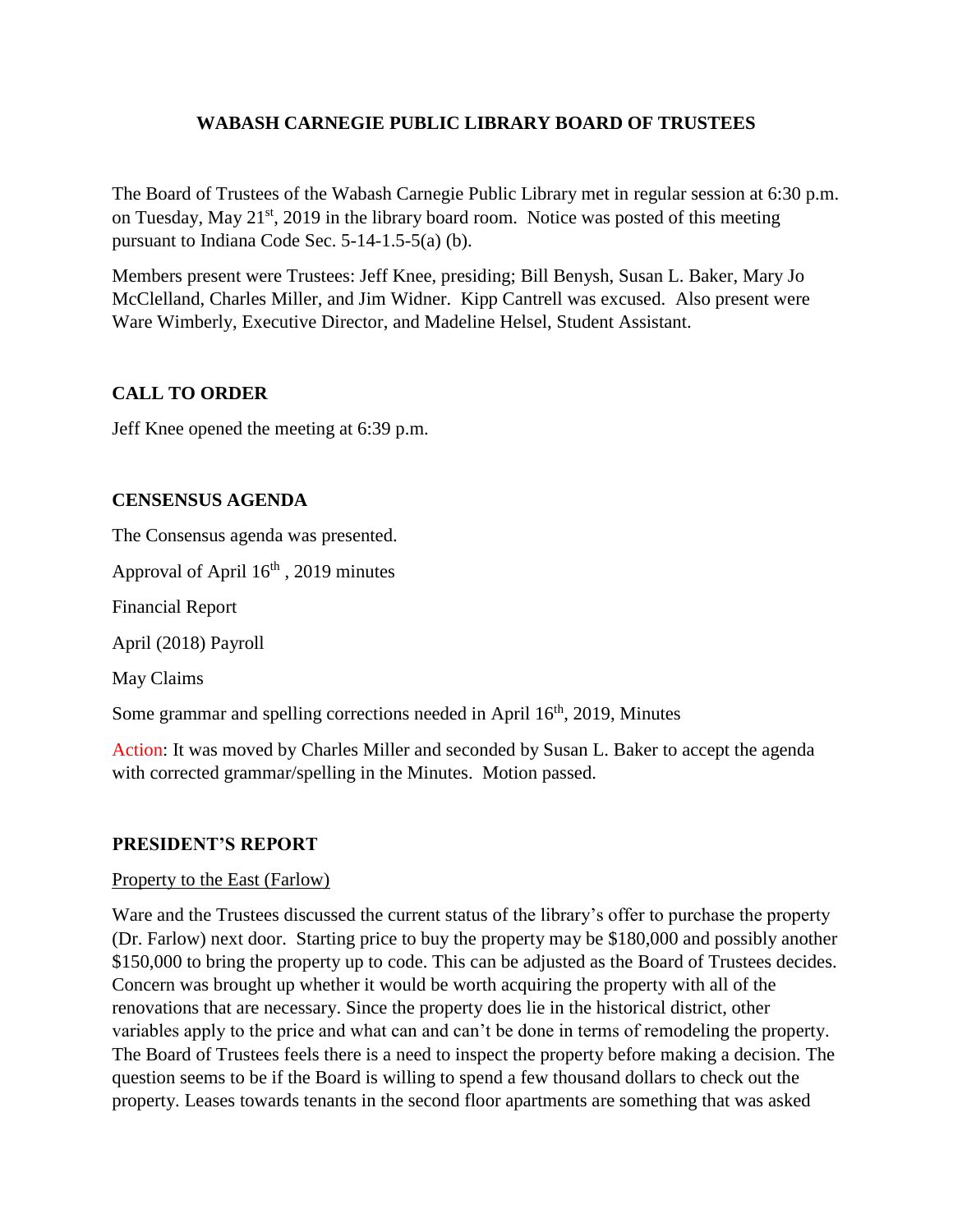about. Mark Guenin isn't sure what the current owner has in regards to those tenants. The Board is willing to spend the few thousand to get an inspection for an informed decision, but \$185,000 for the property seems too high a price. Hiring an inspector may depend on possibly differences in building codes. There was a question on whether to hire an architect who would then recommend an inspector, or simply hire the inspector with the given that there are no specific codes the library would have to abide by.

### Wabash City Schools

Jim Widner and Ware Wimberly met with Jason Callahan about the continued partnership between the library and the school. Representatives from City Schools and the library talked about where the parties are currently at. City Schools are ready to begin planning the new building and are looking at a capital campaign to help funding. Library Trustees are concerned about providing any type of financial assistance until the building takes shape due to other library space needs. It was discussed about Jason Callahan coming to a Library Board of Trustees meeting about a proposed capital campaign. It was discussed that July Board meeting would be the best time in the upcoming months.

#### **NEW BUSINESS**

## Custodian Job Description

Ware has drafted a job description for a custodial staff member. Corrections towards spelling were made as well as eliminating post-secondary education as necessary. Ware has spoken to Betty Temple, Inc. about the plans to hire a person as part of the library staff. The company is fine with that. Trustees discussed pay rate and the need to be competitive with other entities rates such as schools. There were questions on whether the custodial person will handle snow removal. Regular hours for snow removal would be handled by someone else, while light snows during the time of custodians hours would fall on the custodian. Ware was asked to find out what City Schools or other school districts pay their custodial staff so the libraries pay is favorable before advertising the position

Action: It was moved by Bill Benysh and seconded by Charles Miller to approve the custodian job description and advertise once comparison wages were examined. Motion passed.

## **DIRECTOR'S REPORT/ADMINISTRATIVE UPDATE**

LED lighting in Children's Room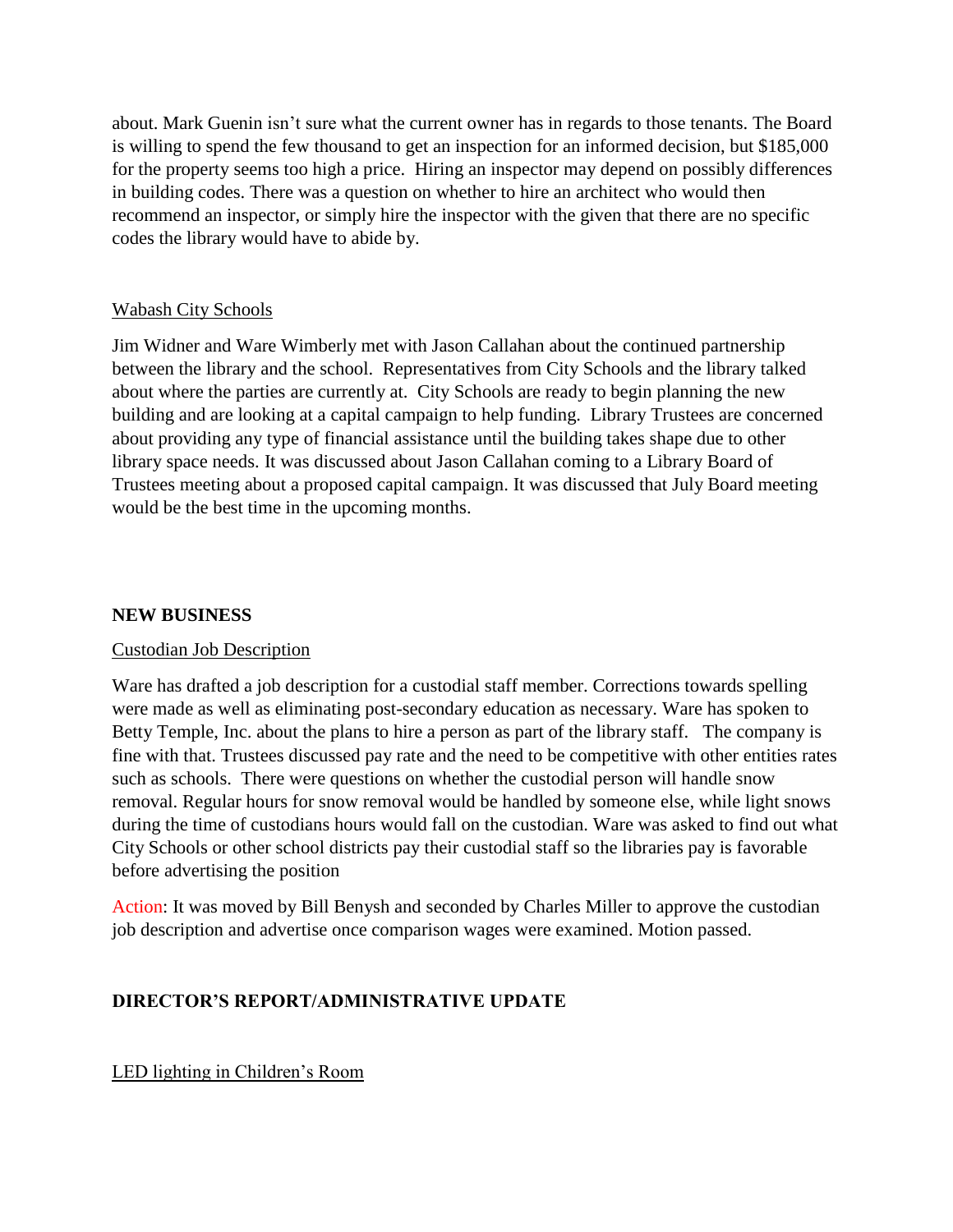Jones Contracting will be changing the lighting in the Children's room to LED at the end May. Ware recommends that Library Improvement Reserve Fund (L.I.R.F.) are used to pay once the project is complete. Charles Miller asks if Trustees could empower Ware to use L.I.R.F. up to a certain amount on Board approved projects so he may not have to go to the Board in such instances as a mean to save time. Ware will look into that questions. The Board of Trustees agreed for the new LED lighting in the Children's Room to be paid using L.I.R.F. monies.

Action: It was moved by Charles Miller seconded by Susan L. Baker to use Library Improvement Reserve Fund (L.I.R.F.) monies to pay Jones Contracting for the lighting work in the Children's room. Motion Passed.

### New Servers/Computers

Joe Rayl and Ware Wimberly are continuing to talk to locate vendors per quotes for new server(s) and computers. Their goal to have quotes for the Board of Trustee at the June Board meeting for review.

## Current and future L.I.R.F. transfers from Operating

Ware discussed with Trustees about re-evaluating current amount budgeted in 2019 budget to transfer from Operating to the Library Improvement Reserve Fund (L.I.R.F.). It something that the Board and Ware will continue to discuss as the year proceeds.

## Architect

Ware recommends starting to contact architects to begin the process of renovation. Ware plans to contact Zack Benedict of MKM first due to their previous work. Ware will also send Trustees copies of the MKM's proposed expansion plans due to the Board of Trustees membership having changed since 2014.

## Trustee Training in Fall

Trustee Training event on unserved areas is planned for the Fall. It is tentatively scheduled for October  $8<sup>th</sup>$  but that might change. Trustees found the training just before the Board meeting very informative.

## Mitch Figert/Wabash County Historical Museum

Ware will be meeting with Mitch Figert of the Wabash County Historical Museum about the future partnering ideas, including space needs.